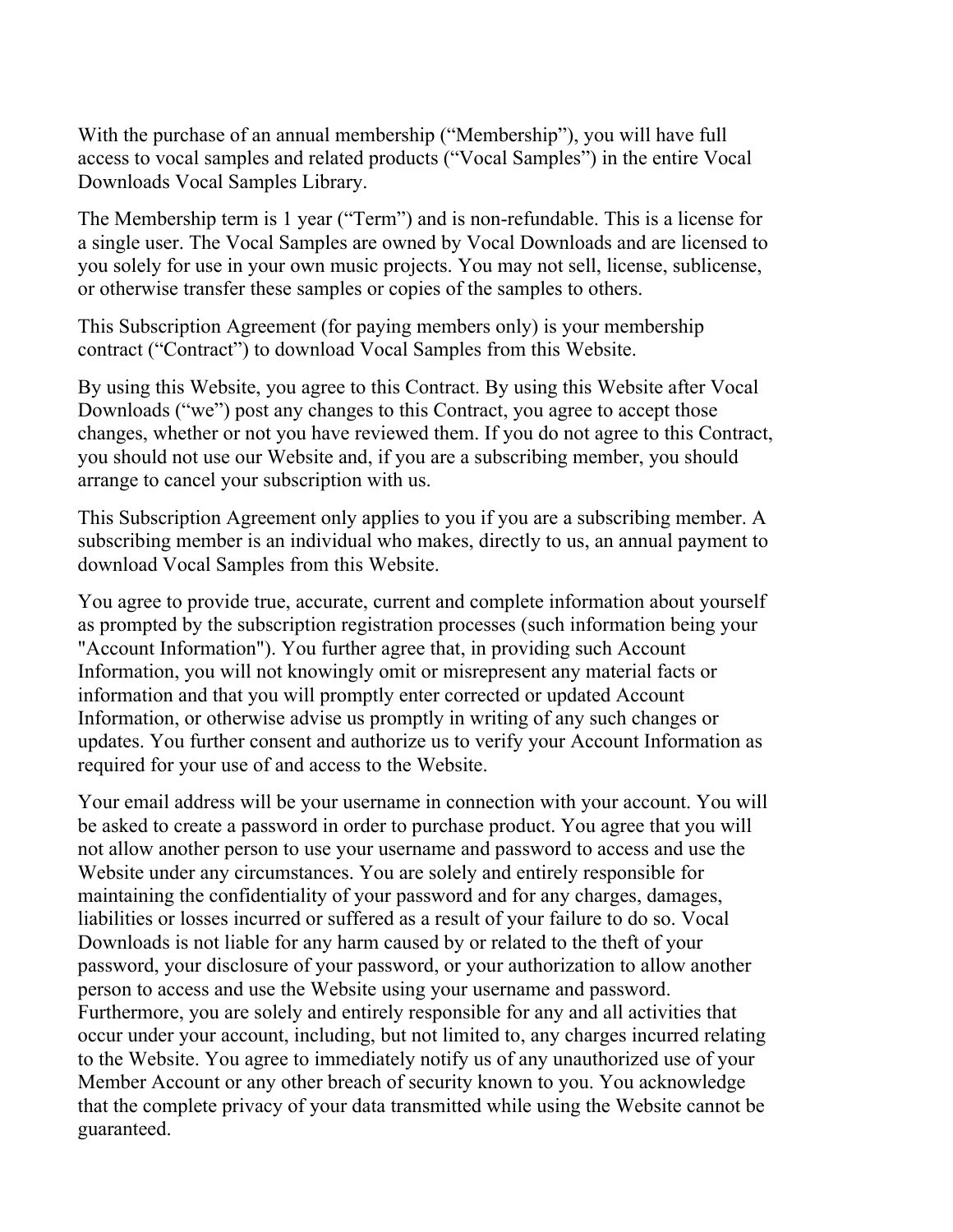The Term of your subscription will begin when you initiate payment for your subscription. During the Term, you will be afforded the full use and benefit of your Membership as described on the Website, which benefits may be revised by Vocal Downloads from time to time without advance notice. Please direct any questions about your Membership to: info@VocalDownloads.com or by US mail at: Vocal Downloads, P.O. Box 360654, Milpitas, CA 95036 Attn: Customer Service.

You agree that (1) any termination or cancellation of your access to or use of, this Website may be effected without prior notice, and (2) if you do not abide by the provisions of this Subscription Agreement, you agree that we may immediately deactivate or delete your account and all related information and files in your account. Further, you agree that we shall not be liable to you or any third-party for any termination or cancellation of your access to, or use of, this Website.

You acknowledge that your only right with respect to any dissatisfaction with either (1) any modification or discontinuation made by us pursuant to this Subscription Agreement and your Contract; or (2) policies or practices used by us in providing this Website, including any change in content, is to cancel or terminate your subscription in accordance with the terms set out in this Subscription Agreement.

Prices are as advertised on this Website. Prices may change from time to time.

As the Website service starts immediately we are not able to provide you with a cooling off period and there the minimum Term of the Subscription Agreement is 1 year.

Either you or we may terminate or cancel your Subscription Agreement at any time. You understand and agree that (subject to any of your statutory rights) the cancellation or termination of your Subscription Agreement is your sole right and remedy with respect to any dispute with us including, without limitation, any dispute related to, or arising out of:

- Any terms and conditions of this Contract or our enforcement or application of this Subscription Agreement;
- Any of our practices or policies, including our Privacy Policy, Website Use Terms and Conditions, and this Subscription Agreement, or our enforcement or application of these policies;
- The content available through this Website or any change in content provided through this Website;
- Your ability to access and/or use the Website; or
- The amount or types of our charges, surcharges, applicable taxes, or billing methods, or any change to our fees or charges, applicable taxes, or billing methods.

Upon cancellation or termination of your subscription, we may immediately deactivate your account and all related information and/or files in your account and/or bar any further access to such information and/or files and this Website.

You can cancel your subscription to this Website by notice in writing (by post or email) to the addresses provided above. Your cancellation or termination will take